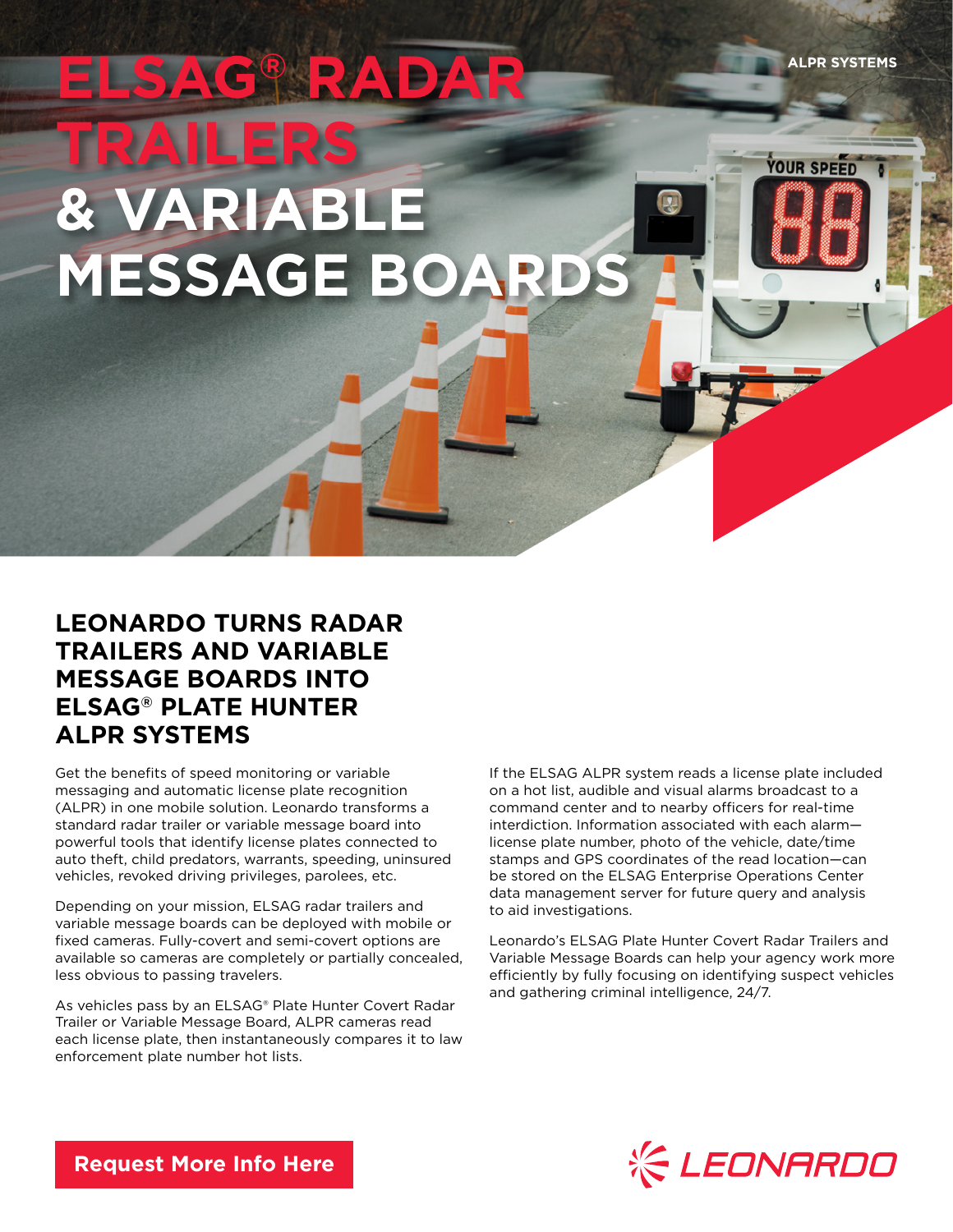## **VARIATIONS OF ELSAG® PLATE HUNTER RADAR TRAILERS & VARIABLE MESSAGE BOARDS TO FIT YOUR SPECIFIC LAW ENFORCEMENT NEEDS**



### **140303 Speed and ALPR Trailer**

Utilizes advanced approach-only radar featuring a super-bright speed display. Cameras can be aimed forward or backward depending on operational need. Engineered with heavy-duty frame, 2" tubular steel space-frame chassis accommodating full-size tires. Powered by 300-watt solar panel and an 800 AH battery pack for extended deployment times. Exterior is protected by graffiti-resistant white powder coating. Includes cellular modem for data communications. Comes with 2-year warranty on radar and display and a 1-year warranty on trailer components. Requires ELSAG EOC software license.



### **413133 Variable Message Board, ALPR and Speed Trailer**

An integrated two-camera ALPR system that includes a full-size 30" x 70" message board, an onboard computer, single directional radar unit, and cellular modem for data communications. Cameras can be aimed forward or backward depending on operational need. Powered by a 300-watt solar panel with a 600 AH battery pack for extended deployment times. Requires an ELSAG EOC software license. NOTE: Until further notice, this 413133 system requires that an ALPR box assembly (model numbers 421972, 422023) and low-power panel (model number 421752) be ordered separately.



#### **140332 or 140332P Large 3-Line Message Board and ALPR Trailer**

An integrated, concealed two-camera fixed high resolution ALPR system including an onboard computer, cellular modem for data communications and a variable message board. The board is 126" x 76", allowing three lines of characters including text, graphic images and symbols. Display can be raised up to 13 feet. System is powered by a 320-watt solar panel with battery expansion pack (model 140332P) for extended deployment times. Requires an ELSAG EOC software license.



#### **140305 GWN Extreme Environment ALPR and Speed Trailer**

An integrated two-camera ALPR system designed for deployments in extreme cold temperatures. Includes an onboard computer and cellular modem for data communications. Fully-Covert option conceals cameras and illumination, providing b/w images. Semi-Covert option shows cameras and illumination (faint red flash) through window; provides full color images. Cameras aim forward or backward. Powered by an extra-large solar panel, backed by upgraded, cold-weather batteries with heaters to achieve charging temperature. Onboard generator automatically begins charging when battery voltage drops. Requires an ELSAG EOC software license.